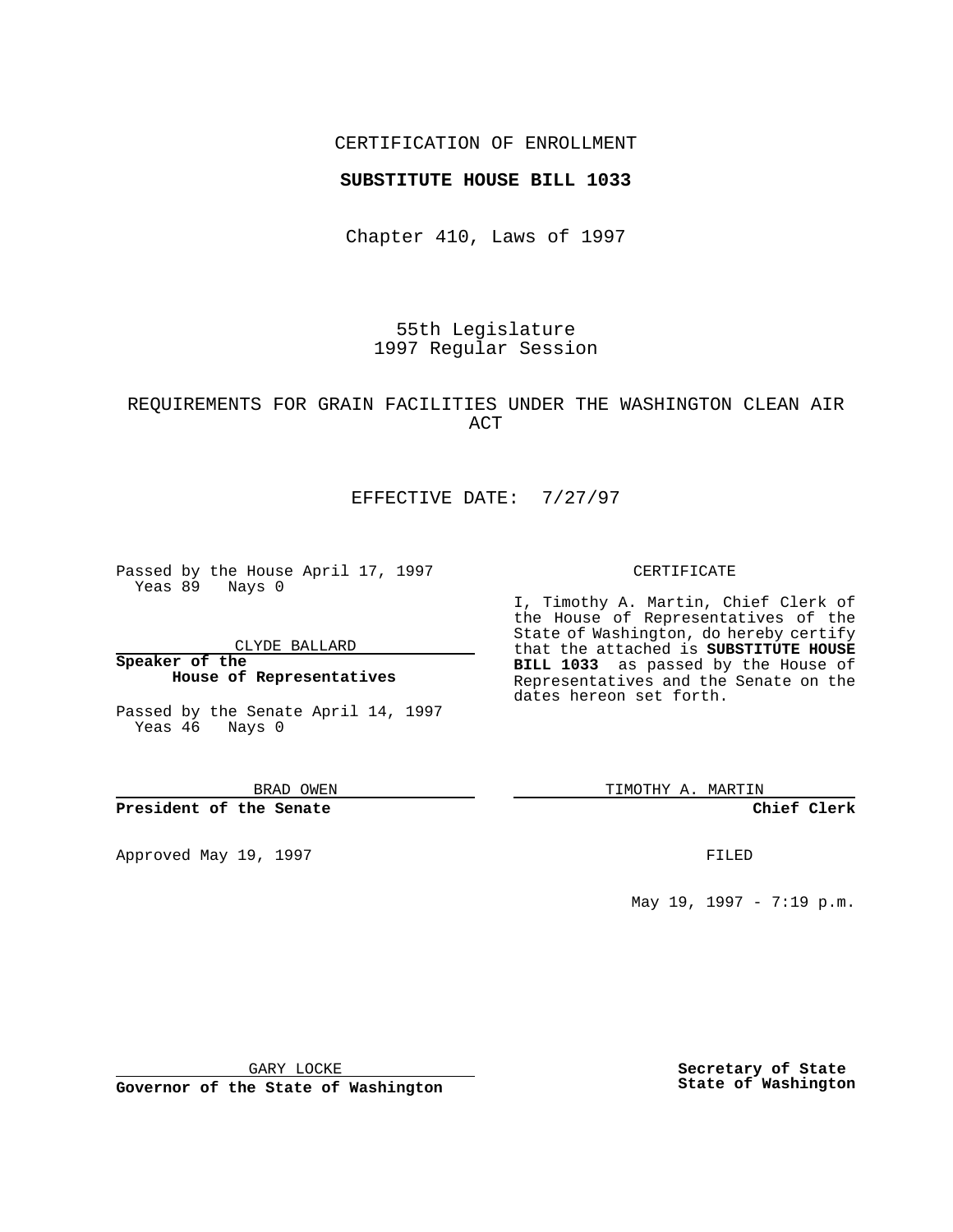## **SUBSTITUTE HOUSE BILL 1033** \_\_\_\_\_\_\_\_\_\_\_\_\_\_\_\_\_\_\_\_\_\_\_\_\_\_\_\_\_\_\_\_\_\_\_\_\_\_\_\_\_\_\_\_\_\_\_

\_\_\_\_\_\_\_\_\_\_\_\_\_\_\_\_\_\_\_\_\_\_\_\_\_\_\_\_\_\_\_\_\_\_\_\_\_\_\_\_\_\_\_\_\_\_\_

Passed Legislature - 1997 Regular Session

AS AMENDED BY THE SENATE

# **State of Washington 55th Legislature 1997 Regular Session**

**By** House Committee on Agriculture & Ecology (originally sponsored by Representatives Schoesler, Honeyford, Sheahan, Grant and Chandler)

Read first time 01/29/97.

 AN ACT Relating to requirements for grain facilities under the Washington clean air act; and amending RCW 70.94.151.

BE IT ENACTED BY THE LEGISLATURE OF THE STATE OF WASHINGTON:

 **Sec. 1.** RCW 70.94.151 and 1993 c 252 s 3 are each amended to read as follows:

 (1) The board of any activated authority or the department, may classify air contaminant sources, by ordinance, resolution, rule or regulation, which in its judgment may cause or contribute to air pollution, according to levels and types of emissions and other characteristics which cause or contribute to air pollution, and may require registration or reporting or both for any such class or classes. Classifications made pursuant to this section may be for application to the area of jurisdiction of such authority, or the state as a whole or to any designated area within the jurisdiction, and shall be made with special reference to effects on health, economic and social factors, and physical effects on property.

 (2) Except as provided in subsection (3) of this section, any person operating or responsible for the operation of air contaminant sources of any class for which the ordinances, resolutions, rules or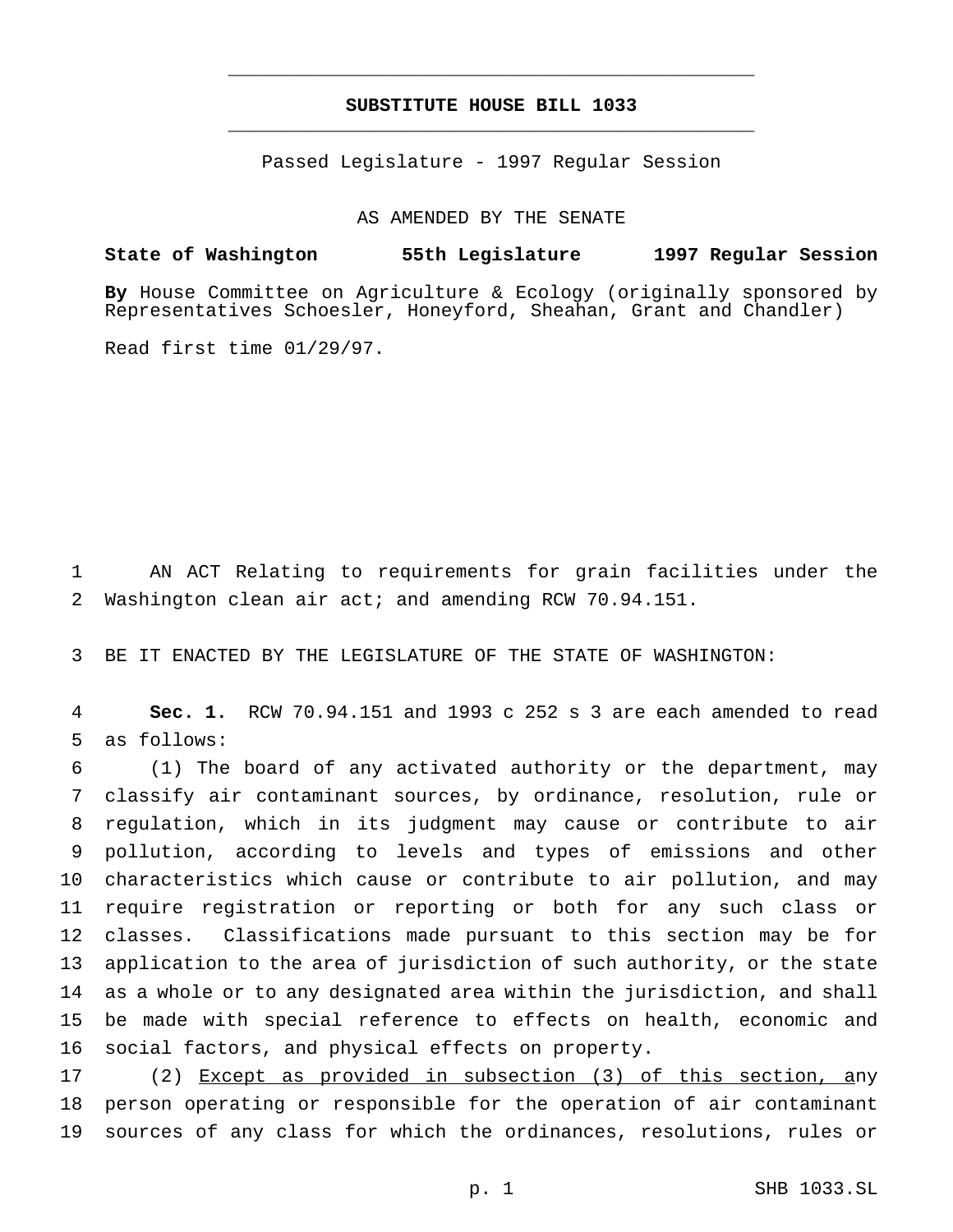regulations of the department or board of the authority, require registration and reporting shall register therewith and make reports containing information as may be required by such department or board concerning location, size and height of contaminant outlets, processes employed, nature of the contaminant emission and such other information as is relevant to air pollution and available or reasonably capable of being assembled. The department or board may require that such registration be accompanied by a fee and may determine the amount of such fee for such class or classes: PROVIDED, That the amount of the fee shall only be to compensate for the costs of administering such registration program which shall be defined as initial registration and annual or other periodic reports from the source owner providing information directly related to air pollution registration, on-site inspections necessary to verify compliance with registration requirements, data storage and retrieval systems necessary for support of the registration program, emission inventory reports and emission reduction credits computed from information provided by sources pursuant to registration program requirements, staff review, including engineering analysis for accuracy and currentness, of information provided by sources pursuant to registration program requirements, clerical and other office support provided in direct furtherance of the registration program, and administrative support provided in directly carrying out the registration program: PROVIDED FURTHER, That any such registration made with either the board or the department shall preclude a further registration with any other board or the department. All registration program fees collected by the department shall be deposited in the air pollution control account. All registration program fees collected by the local air authorities shall be deposited in their respective treasuries.

 (3) If a registration or report has been filed for a grain warehouse or grain elevator as required under this section, 32 registration, reporting, or a registration program fee shall not, after 33 January 1, 1997, again be required under this section for the warehouse 34 or elevator unless the capacity of the warehouse or elevator as listed as part of the license issued for the facility has been increased since 36 the date the registration or reporting was last made. If the capacity 37 of the warehouse or elevator listed as part of the license is increased, any registration or reporting required for the warehouse or 39 elevator under this section must be made by the date the warehouse or